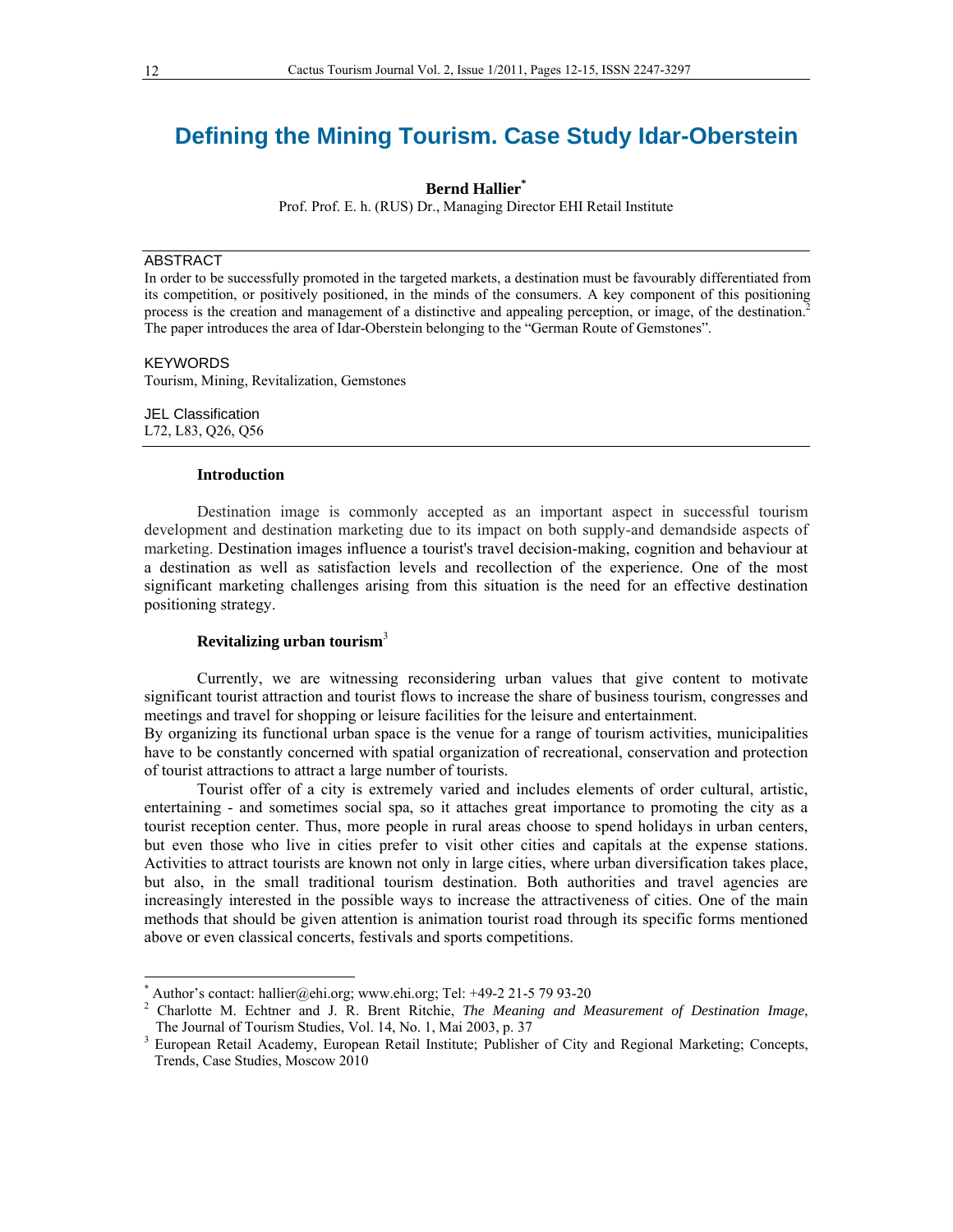#### **Mining city turns into a tourism destination**

Idar-Oberstein<sup>4</sup> is a German town of 32,000 inhabitants based in the triangle of Frankfurt Koblenz-Saarbruecken. It has a beautiful landscape of hills and mountains – and a small river called "Nahe".Actually Idar-Oberstein is a merger of several small villages like Idar, like Oberstein and some others. Traced back up till 1075 the villages changed several times between landlords - sometimes belonging to Northern Germany (Oldenburg), to Austria (Habsburg) or to France.

*Phase 1* of the city was gemstone-mining. Hidden beween rolling hills there are many little villages grouped along the rivers and streams. This was the main energy source for powering the lapidary industry. Some old buildings still have a water wheel to power the lapidary machines inside. They tell an interesting story of past time<sup>5</sup>s. But mines are only one part in the total chain to create value from mining. It was a gemstone mining and lapidary center for several generations. Mostly stones like agate, amethyst were found up till the end of the  $17<sup>th</sup>$  century.



Figure no. 1. Value chain components of Idar-Oberstein city

**Idar-Oberstein**'s competence grew in *phase 2* by stone-processing and the jewels industry. Along the river Nahe many water-driven mills were used to polish gemstones. Even the Romanov's family used the craftsmanship from Idar-Oberstein to furnish a bath with agate. Other companies from Idar-Obersteine became famous due to procedure/design art-decorating based on gemstone.

In this *phase 2* businesses flourished even without mining: the stones were imported from Brazil, India, Africa!! Emigrants from Idar-Oberstein discovered in Rio Grande do Sul/Brazil the world's biggest agate-mineral area. Today Idar-Oberstein has worldwide the only stock-exchange for diamonds and gemstones! Additionally Idar-Oberstein has its annual-fair. But of course the products are not only sold to external areas - but are part of an overwhelming display at the local shops. The success factors of urban marketing explain the motives by which some municipalities succeed in implementing economic development strategies using the specific elements in this marketing specialization. We can consider a real success factor to be the ability and capacity of the municipality to identify a problem and to solve it through urban marketing practices. Eight success factors have been identified in the processes specific to urban marketing (Rainisto, 2003):

**1) Planning group**: this group, also named the management group, is a structure responsible for the planning and execution of processes specific to urban marketing within a municipality.

**2) Vision and strategic analysis**: the vision in the urban marketing represents future projections in the computational position held by the city within the market. Strategic analysis implies

 $\overline{\phantom{a}}$ 

<sup>4</sup> Idar-Oberstein might be an interesting place to exchange students within a Tempus programme. Take your chances – use **www.european-retail-academy.org** and **www.european-retail-academy.org/urbanrevitalization** to initiate international contacts! Write BA-, MA- or PhD-theses about comparing the cities, about cooperating research.

http://www.free-form.ch/minereports/idar.html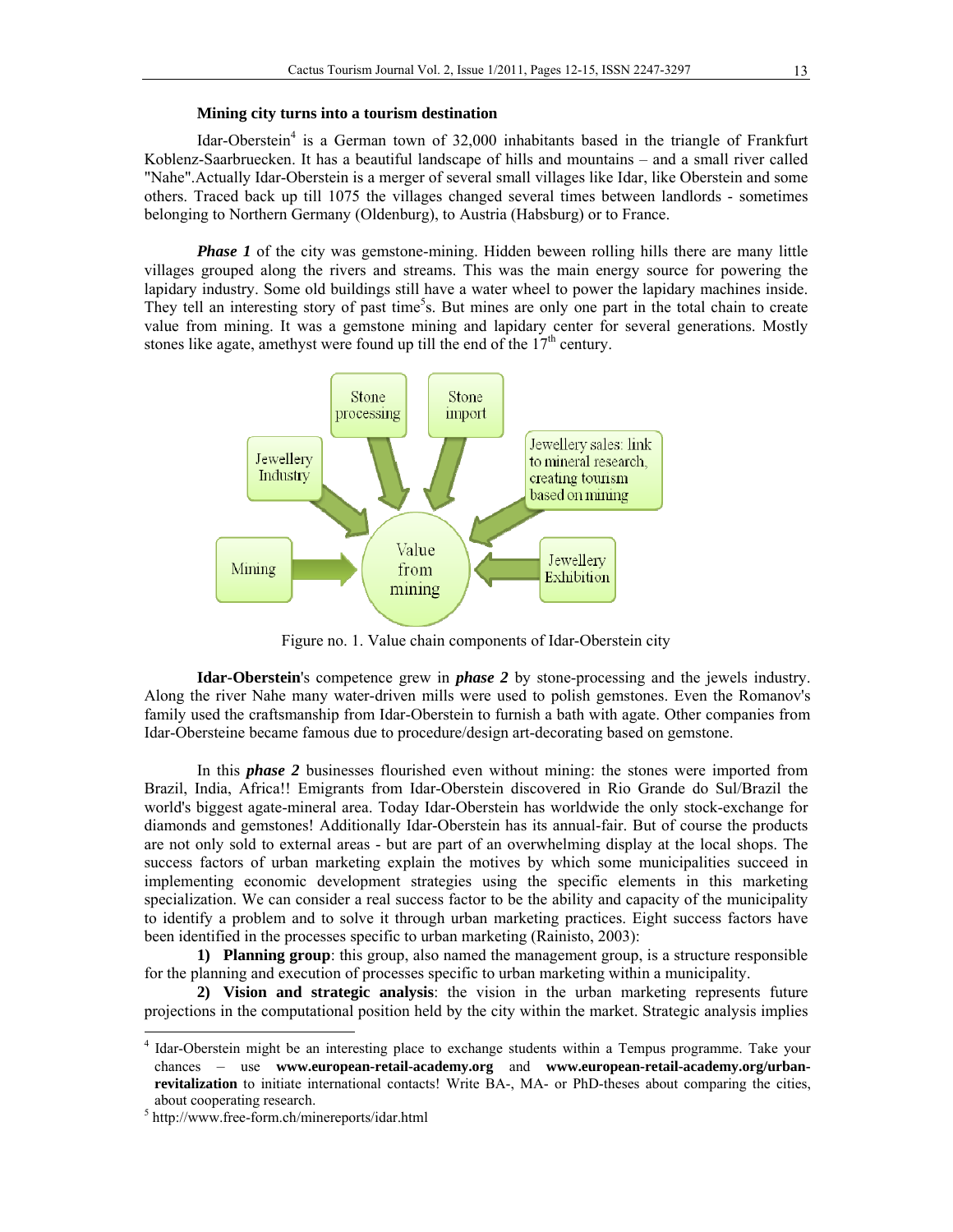a detailed examination of information about the strategic process elements. Implementing a market strategic plan for a community is more difficult than for private companies.

**3) The city's image and identity** are elements helping to form the city's brand. It is impossible to create a city image without establishing the content of the urban identity at the strategic level. At the same time, with a clear establishment of the desired identity, major image elements are formed.

**4) The public-private partnerships:** these partnerships imply cooperation between the representatives in the two sectors (public/private) as a necessity determined by the new changes the cities face.

**5) Political consensus** represents the agreement between the political decision-making factors on public affairs administration. At the municipality level, there are conflicts of interest, which can compromise the urban development efforts.

**6) The world market and local development:** these are considered together, local and global city developments are strongly related. The world market term suggests that cities have to take part in international competition to attract resources and acquire new markets. Local development indicates the importance that the municipality has to apply to local urban development to become a strong competitor in the international market.

**7) Fortuitous events** deserve a special mention because of the active role they may have in the urban marketing process. These do not have a high frequency, but can affect the performance of the municipality, sometimes influencing the investment decisions.

**8) Leadership:** within urban marketing, leadership represents the general capacity of the municipality to coordinate the complex processes of this specialized marketing field, to set strategies and to obtain organizing power. Municipalities should involve stakeholders so that they can be heard and understood and, at the same time, to accept the decisions.

The implementation of tourism policies and plans is a responsibility of both the government and private sector. The public sector is responsible for establishing tactics, realizing plans and research, developing basic infrastructure, developing tourist attractions, establishing and administering the standards, facilities and services, establishing measures for managing and exploiting the environment and setting standards. The private sector is responsible for the development of the accommodation, tour operations and commercial enterprises with specific tourist activity. Political commitment to develop tourism in a planned and sustainable manner is essential. Also, NGOs are increasingly involved in more aspects of tourism development (Stănciulescu, 2004).

*That phase 3* of sales from shops is part of the city marketing. It is also part of the ambience of the city! Some houses are 500 years old! However, if potential visitors are confused by the benefits the words and image communicate, the branding may be noticed, but it will not attract them. However, the branding should be clever enough to be memorable, because a dull branded message will not be remembered, which is the purpose of building the brand identity (Kolb, 2006). Idar-Oberstein is immediately distinguishable from other towns in Rhineland-Palatinate thanks to its impressive 15thcentury Felsenkirche, or Church of the Rock. You will see the white-walled church watching over the houses below from its prominent niche in the hills that overlook the town. It was built by baron Wyrich IV in 1482-84, allegedly in remorse for killing the brother of a knight $6$ .

Inside the church you is an extraordinary altarpiece, a natural trickling fountain, the famous agate cross, and an original silent organ. Take note of the Gothic baptismal front and the Renaissance paintings of apostles by Stephan Graf. This is a unique and exquisite sanctuary.

Neighboring the church are the ruins of two medieval castles that you will surely want to see. Although not much remains of the Bosselstein, erected in 1197, the Schloss Oberstein, with its double defense parapets, has been largely restored to the glory of its beginnings in 1320. Down in the marketplace, at the foot of the church, you will encounter the Town Museum with its tributes to the history of gemstones and local craftsmen, engravers, gem cutters, silversmiths and goldsmiths.

 6 http://www.mygermancity.com/idar-oberstein